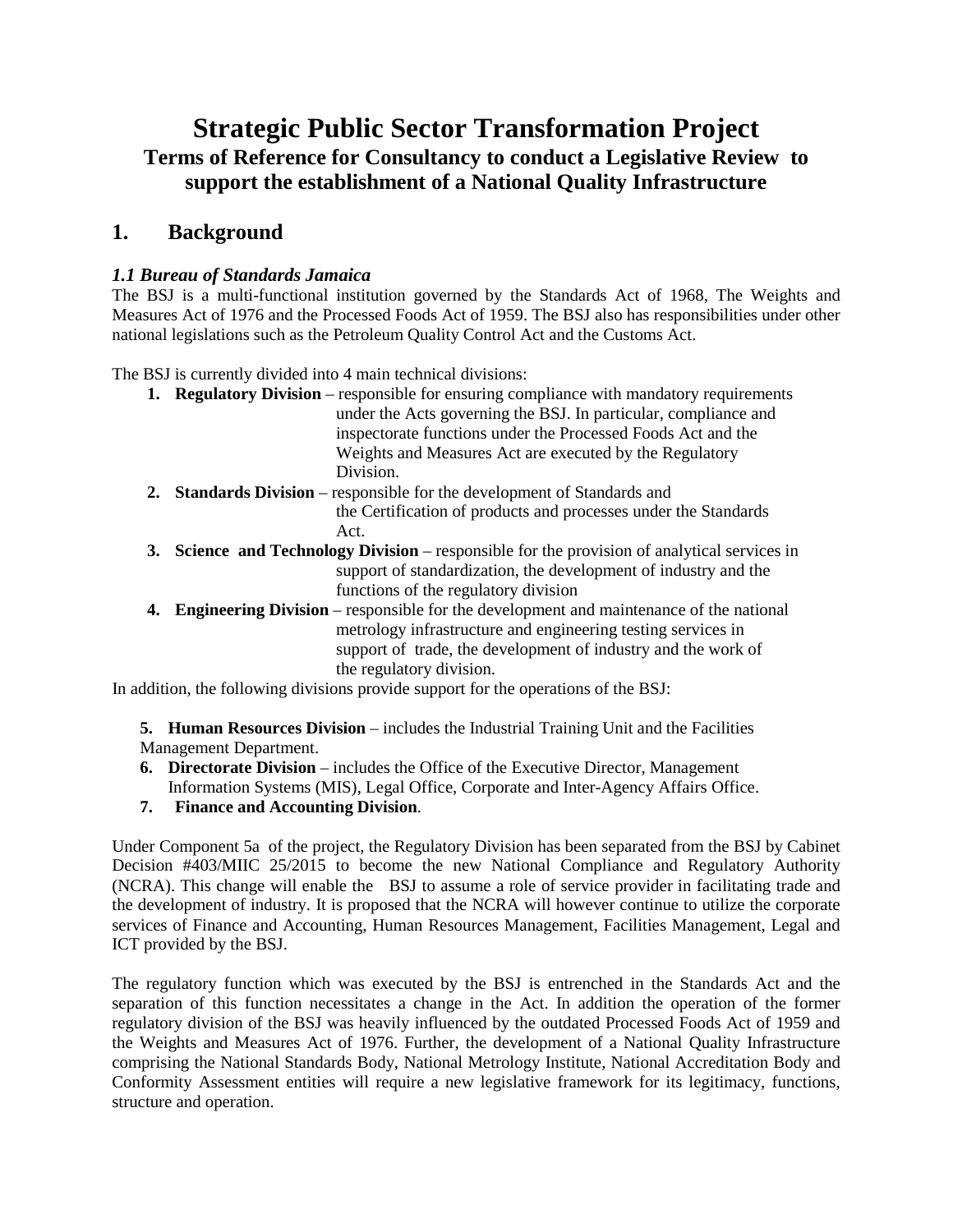### *1.2 National Quality Infrastructure (NQI)*

The NQI is the infrastructure through which goods and services produced in a country are declared "fit for consumption/use" in the marketplace. This infrastructure therefore ensures that all standards are known and met, all assessments are done by entities and persons and entities with verified capabilities and all measurements made are traceable to the SI system of measurements.

Metrology, standards and accreditation are three separate but interdependent and interlinked "pillars" of knowledge and are essential to any NQI. These technical pillars are used by business and government to optimize production, health, consumer and environmental protection, security and quality. Their effective implementation support sustainable development and social welfare, and facilitates trade. The NQI therefore requires at a minimum

- A National Standards Body (NSB)
- A National Metrology Institute (NMI)
- A National Accreditation Body (NAB)

Based on current institutional arrangements, Jamaica's economic size and the needs of the public and private sectors, the NQI for Jamaica is to be established around a core made up as follows:

- The National Accreditation Body
- The National Standards Body
- The National Metrology Institute
- A National Conformity Assessment Cluster

The National Standards Body which is responsible for the promulgation of documentary standards and the National Metrology Institute which is responsible for maintenance and dissemination of Jamaica's National Measurement Standards currently operate as divisions of the BSJ.

Conformity assessment is the set of activities/processes which are employed in determining the compliance of goods and services with specifications. These activities include inspection, sampling, testing, and certification. The BSJ through its regulatory division and its testing laboratories has provided conformity assessment services under the Standards Act, Weights and Measures Act and Processed Foods Act or as requested by other entities /individuals. Other public and private entities provide conformity assessment services required under other legislation/regulations.

In order for the National Quality Infrastructure to be effective in driving and supporting production of quality goods and services and enhancing the quality of life of Jamaicans, there must be a legislative/regulatory framework which:

(a) ensures the existence and sustainability of the NQI entities and defines their scope

(b) establishes the structure and basic requirements and operations of the NQI

(c) establishes and defines the functions of a National Quality Council while maintaining independence in the activities and decision-making of the NQI entities

(d) ensure that the NQI entities are governed by modern legislation which takes Jamaica's international commitments into consideration.

#### *1.3 The Strategic Public Sector Transformation Project*

The Government of Jamaica (GOJ) has received loan financing from the International Bank for Reconstruction and Development (IBRD) towards the cost of the Strategic Public Sector Transformation Project (SPSTP). The Project Development Objective (PDO) is to strengthen public resource management and support selected public sector institutions in facilitating a more enabling environment for private sector growth. The project has 2 thematic areas divided into 6 components.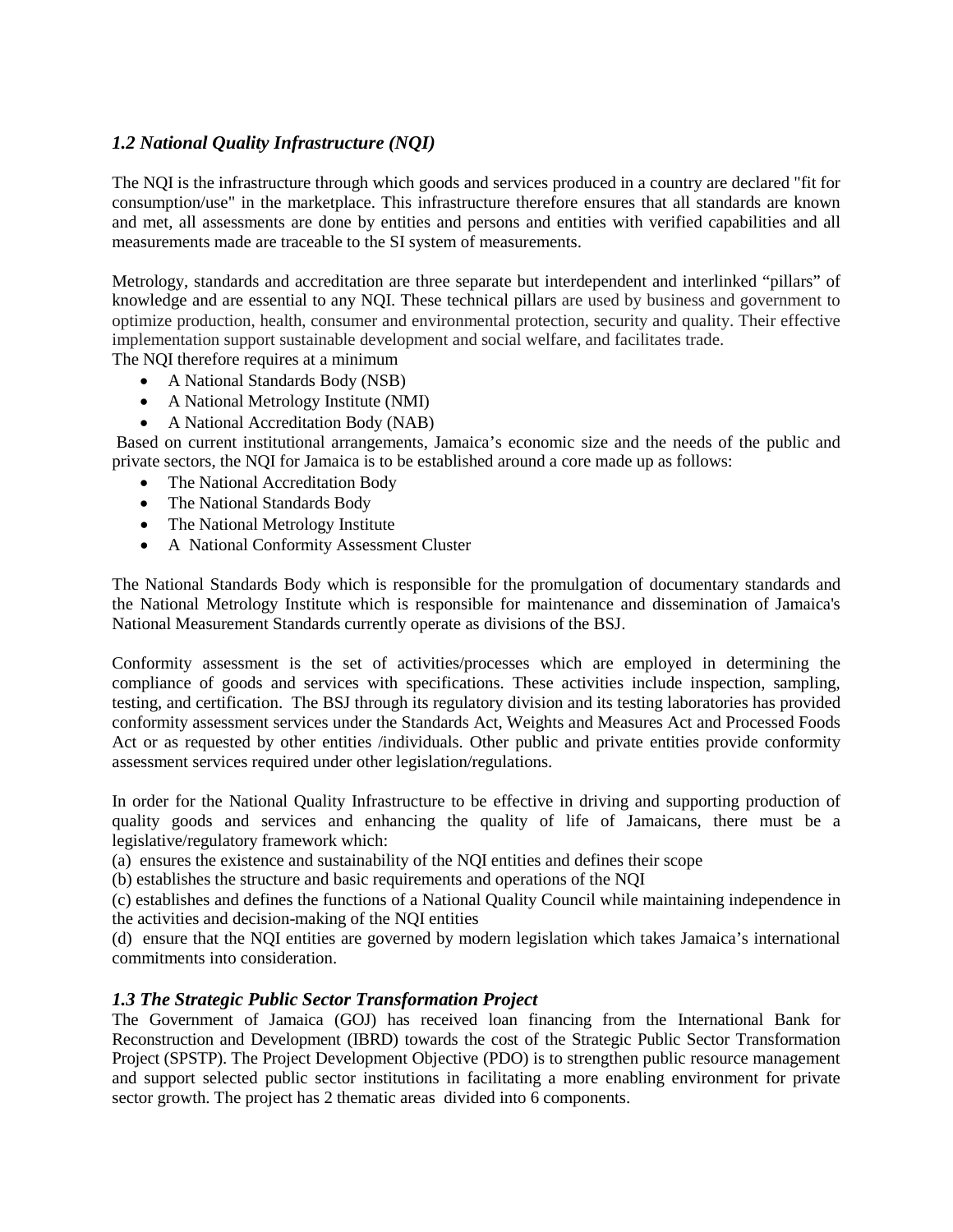The first thematic area of the proposed intervention seeks to reinforce fiscal discipline and revenue enhancement through four main components: (1) Strengthening the Public Investment Management System (PIMS); (2) Strengthening the Budget Preparation Process and Results Based Budgeting (3) Adaptive Public Sector Approaches to Promote Fiscal Sustainability and Project Management; (4) Strengthening Property Tax Compliance and Administration.

The second thematic area seeks to support those institutions that sit at the interface between the public and private sectors: Bureau of Standards of Jamaica (BSJ) and Jamaica Customs Agency (JCA). Component 5, Fostering Industrial Growth and Trade Facilitation, will support strategic public sector institutions essential to creating an enabling environment for the private sector. The management of the project makes up the sixth component.

#### *1.3.1 Component 5. Fostering Industrial Growth and Trade Facilitation*

The main objective of this component is to develop and implement an integrated border clearance process through a National Single Window mechanism in which Customs and the participating border agencies will eliminate multiple interventions/inspections by conducting joint inspections or delegating primary functions to Customs.

This component will support revamping the Jamaica Customs Agency (JCA), Bureau of Standards Jamaica (BSJ) and other border agencies so that they become service providers in accordance with international best practices. JCA will be supported in the following critical activities: (i) review and implement a change management strategy; (ii) implement a new organizational structure; (iii) review and complete all job descriptions and selection profiles; (iv) review and implement recruitment and selection strategies thereby ensuring that the organization is equipped with the requisite competences in order to fulfil its mandate and achieve its vision. ; (v) coordinate orientation sessions and training courses in core areas such as ( tariff, valuation, origin & preference and risk management) (vi) review and improve JCA's corporate policies in human resources, finance and other corporate services; (vii) facilitate the revision of the Customs Act, (viii) facilitate the revision of client service standards with the objective of creating a more service-oriented business environment and (ix) develop a comprehensive ICT strategy.

Component 5a will also support the BSJ's re-engineering of its business processes which are directly related to the cross-border movement of goods with the aim of removing procedural obstacles and resulting in enhanced effectiveness and efficiency. The expected outcomes are significant reductions in release time of goods and costs to the business community.

## **2. Purpose of the Consultancy**

The purpose of the consultancy is to:

- (a) conduct a review of all policies and legislation which impact the NQI
- (b) make recommendations for the development and drafting of a modern legislative framework for Jamaica's NQI
- (c) make recommendations for the development and drafting of the legislation that will formally establish the National Compliance and Regulatory Authority (NCRA).
- (d) Prepare drafting instructions or draft legislation for the NQI and its entities as well as the NCRA.

## **3. Scope of Services**

Consultant is required to: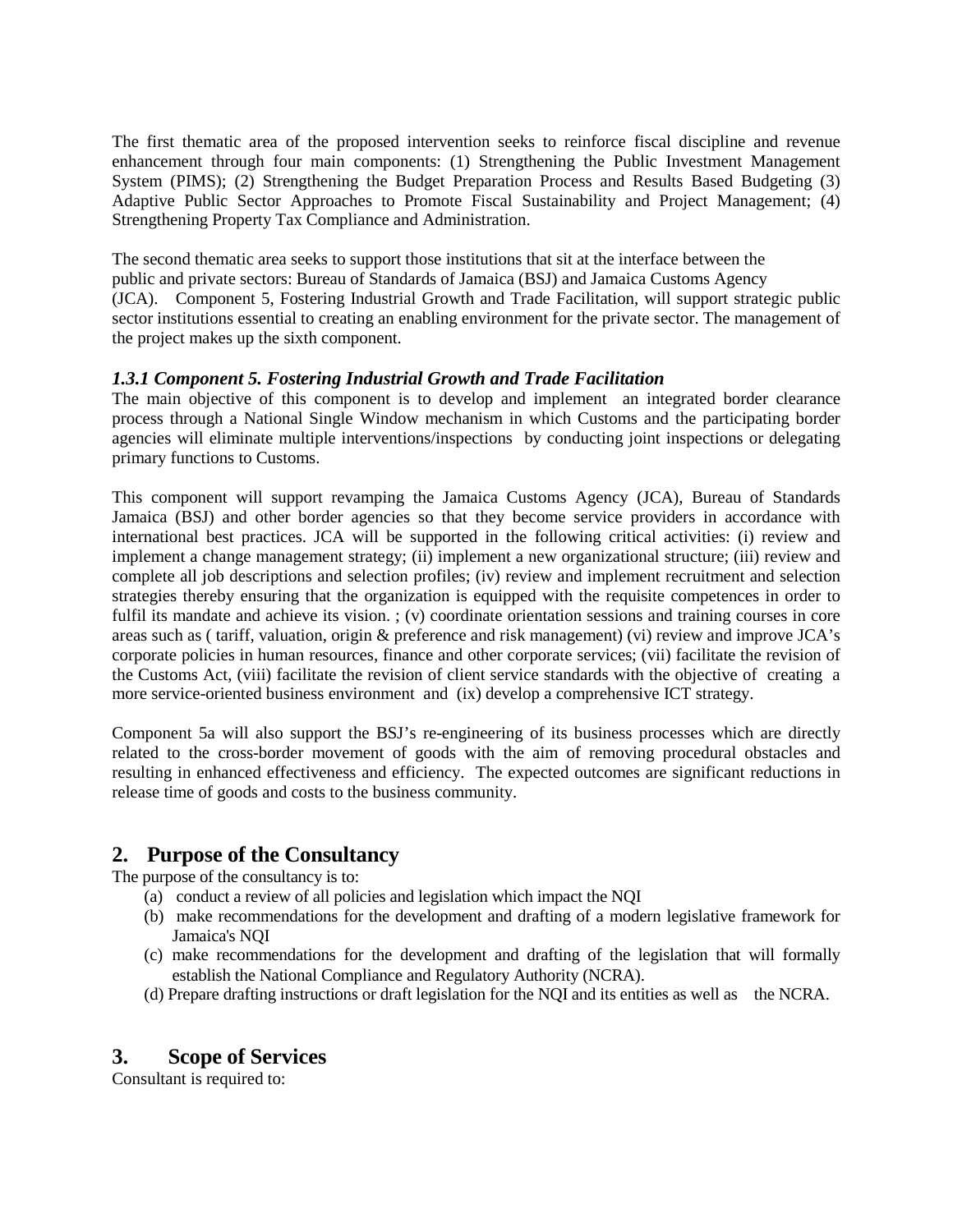- 1. Review of international requirements for quality infrastructure
- 2. Review quality policies and NQI legislation from other selected jurisdictions outside of Jamaica.
- 3. Discuss with key stakeholders and obtain a clear understanding of the functional, relational and reporting structure of the NQI in line with international benchmarks
- 4. Review draft National Quality Policy as well as existing legislation including *Standards Act*, *Weights and Measures Act* and the *Processed Foods Act* and others which governs or impacts standards, metrology, accreditation, conformity assessment.
- 5. Provide advice to the Technical Coordinator on the legal implications of the Draft National Quality Policy and the structure of the National Quality Infrastructure.
- 6. Consult with Legal Officers and other senior management of the NCRA, JANAAC, BSJ and conformity assessment institutions, departments and agencies on matters to do with the execution of the consultancy.
- 7. Propose a legislative framework for the NQI and legislation for the mandate, authority and operation of the new National Compliance and Regulatory Authority.
- 8. Formulate recommendations regarding suggested amendments to existing legislation, creation of new legislation and the institutional framework relevant to the NQI
- **8.** Conduct any required policy refinement and analysis through consultations, research, meetings with Technical Coordinator and relevant MDA's
- **9.** Consult and collaborate with the relevant MDAs concerning the detailed requirements for legislation to be drafted;
- **10.** Report on consultations and agree on the understanding as to the intent and scope of the legislation;
- **11.** Prepare detailed drafting instructions for the OPC along with accompanying related research material;
- **12.** Prepare a legislative plan/framework as an outline of the proposed legislations
- **13.** Provide technical assistance to the Office of the Parliamentary Counsel in the development of the draft of the required Bills and consequential amendments necessary in keeping with policy objectives;
- **14.** Conduct such research as may be necessary in order to ensure that the drafted legislations are consistent with the best practices adopted in countries which have sought to implement the requisite legislative framework needed to give effect to the WTO/TBT requirements;
- **15.** Conduct presentation of the draft Bills to the public and private sector interests and the general public where applicable;
- **16.** Provide continuing support as may be necessary to the Chief Parliamentary Counsel to resolve any issues, draft any amendments and provide support and assistance as necessary during all the various stages of the legislative process until it has been passed by Parliament and enacted;
- **17.** Prepare Overview, Clause by Clause Analysis and Briefs on new draft Bills and consequential amendments to the abovementioned Acts;
- **18.** Attend meetings with the Ministry, Office of the Parliamentary Counsel and Stakeholders, as required.

## **4. Reporting Relationship**

The consultant will report to a Legislation Working Group to be established for the purpose of execution of this consultancy. The Legislation Working Group will be chaired by the BSJ's Legal Officer and will include representatives from MIIC, JANAAC, NCBJ, BSJ(Standards and Metrology areas), NCRA.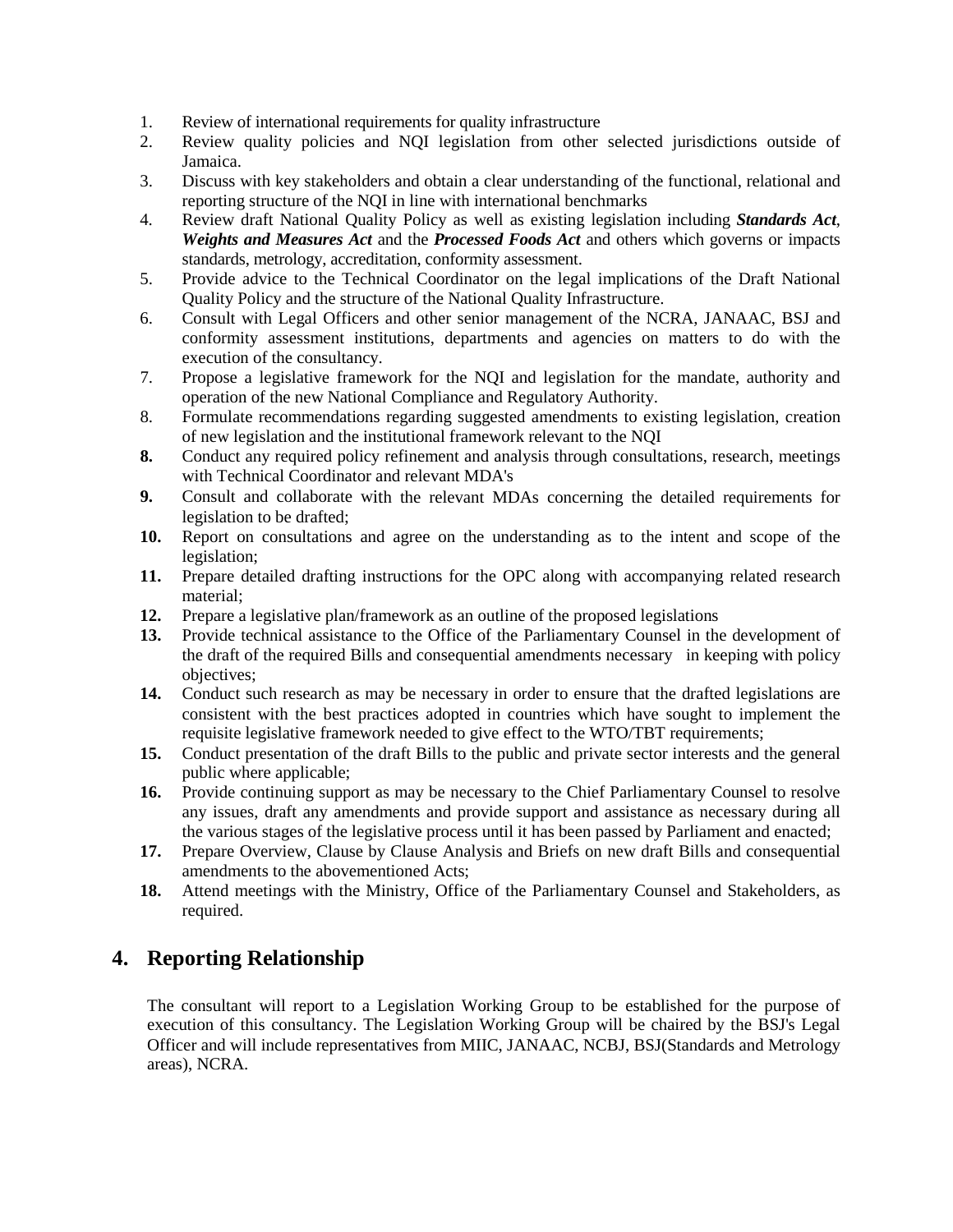# **5. Selection of the Consultant**

A consultant with the requisite qualifications and experience will be engaged in accordance with the Quality and Cost Based Selection procedures as per the latest edition of the World Bank's Procurement Guidelines*.*

# **6. Characteristics of the Consultancy**

#### *6.1 Type of Consultancy:* Firm .

*6.2 Starting Date and Duration:* The Consultant is expected to provide the required services over a period of **9 months**. The start date for the consultancy is expected to be **June 2016.**

#### *6.3 Knowledge Skills and Abilities required for the consultancy:*

- 1. The Selected firm should have at least 10 years experience in providing legal services.
- 2. The firm must designate a consulting team with strong legal research skills and a general understanding of the Jamaican legislative system and provide evidence that either the firm or at least one member of the consulting team has been involved in:
	- (a) at least 4 engagements that were related to the formulation and drafting of legislation which have been enacted
	- (b) Implementing or facilitating projects for the development and implementation of domestic laws which impact the implementation of international agreements.

The consulting team must consist of a team leader and a technical specialist with the following qualifications

|                   | (a) Postgraduate degree in Law with specialty in Legislative Drafting.                  |
|-------------------|-----------------------------------------------------------------------------------------|
|                   | (b) At least 10 years' experience in the development of drafting instructions and /or   |
|                   | legislative drafting                                                                    |
| <b>TEAM</b>       | (c) At least 5 years' experience in legal research/analysis, revision, and/or creation  |
| <b>LEADER</b>     | of legislation                                                                          |
|                   | (d) At least 2 years experience in the development and implementation of domestic       |
|                   | laws which impact the implementation of international agreements.                       |
|                   | (e) Must have worked in Jamaica or a CARICOM jurisdiction                               |
|                   | Excellent written and oral presentation skills<br>(f)                                   |
|                   | A technical degree in a subject which relates to meeting the requirements of the<br>(a) |
|                   | World Trade Organizations Technical Barriers to Trade (TBT) Agreement                   |
|                   | (b) At least 10 years of proven experience in the field of documentary voluntary        |
| <b>TECHNICAL</b>  | standards, mandatory technical regulations, conformity assessment as it related         |
| <b>SPECIALIST</b> | to international trade.                                                                 |
|                   | (c) Proven experience in the development and implementation of a National               |
|                   | <b>Quality Infrastructure.</b>                                                          |

## **7. Reports and Deliverables**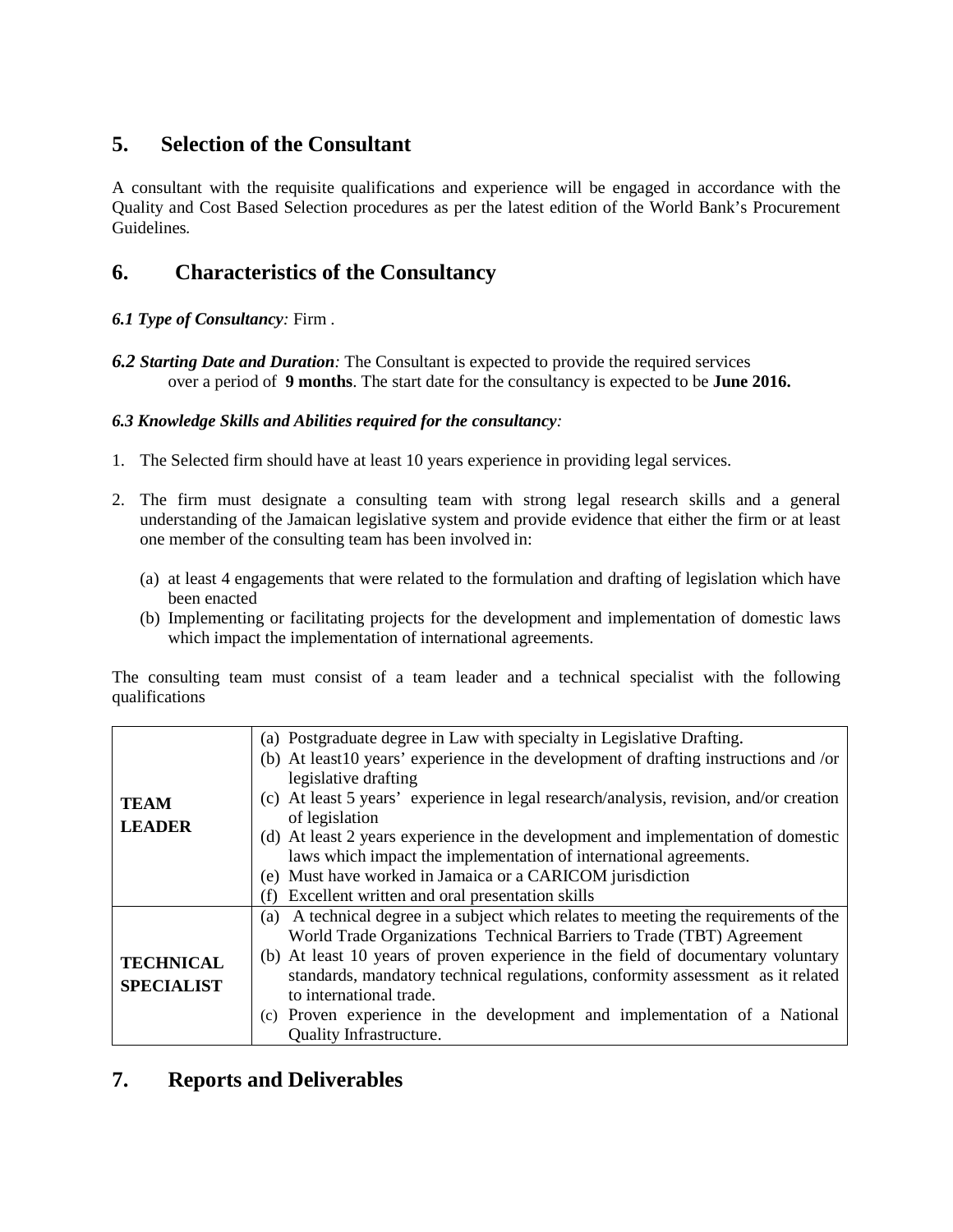The key deliverables of this consultancy are:

- (a) Proposed drafting instructions for new legislation for the establishment and operation of Jamaica's National Quality Infrastructure as well as
- (b) Proposed drafting instructions for the new primary legislation to establish and govern the operations of the NCRA;
- (c) timely and effective legislative drafting plan/framework document;
- (d) Proposed drafting instructions for consequential amendments/revision to be made to the Standards Act, Weights and Measures Act, Processed Foods Act and any other related legislation as necessary;
- (e) Technical Assistance to the Office of the Parliamentary Counsel in the preparation of the draft legislations
- (f) Review the draft Bills and further prepare proposed drafting instructions in relation to same;
- (g) Provide written comments in relation to issues concerning the development or drafting of the Bills, Regulations and revised drafting instructions as necessary.
- (h) Prepare final summary reports of the Act and Regulations.

| <b>General Activity</b>                                                                                                                                                                                                                                                                                                  | <b>Specific Deliverables</b>                                                                                                                                                              |  |  |
|--------------------------------------------------------------------------------------------------------------------------------------------------------------------------------------------------------------------------------------------------------------------------------------------------------------------------|-------------------------------------------------------------------------------------------------------------------------------------------------------------------------------------------|--|--|
| Inception report (Submission of Report<br>on<br>international best practice, review of all local<br>legislation, which may be impacted, and the requisite<br>recommendations including the proposed legislative<br>framework for the NQI and the NCRA)<br>Preparation of information to inform the Cabinet<br>Submission | Preparation of Inception Report:<br>$(1)$ Internal<br>Meetings,<br>Stakeholder<br><b>Consultations and Research</b><br>(2) Preparation of Report<br>(3) Preparation of Cabinet Submission |  |  |
| Milestone Report (prepare drafting instructions with<br>relevant legislative refernces, background<br>the<br>information and supporting documentation)                                                                                                                                                                   | (4) Preparation<br>Submission<br>of<br>and<br>Proposed Drafting Instructions                                                                                                              |  |  |
|                                                                                                                                                                                                                                                                                                                          | (5) Review of draft Bill                                                                                                                                                                  |  |  |
| Milestone Report (Submit, review of Draft Bill<br>following consultation with GOJ stakeholders,<br>primarily those involved in the legislative process<br>and finalise further drafting instructions as necessary;<br>review the finalised Bill)                                                                         | (6) Preparation of further<br>drafting<br>instructions for finalization of Bills                                                                                                          |  |  |
| Milestone Report (Submission of Overview, Clause<br>by Clause Analysis of Bill and Brief for the Minister)                                                                                                                                                                                                               | Submission<br>(7) Preparation<br>and<br>of<br>Clause by Clause Analysis                                                                                                                   |  |  |
|                                                                                                                                                                                                                                                                                                                          | (8) Attending Legislation Committee,<br>Parliamentary meetings, and other                                                                                                                 |  |  |